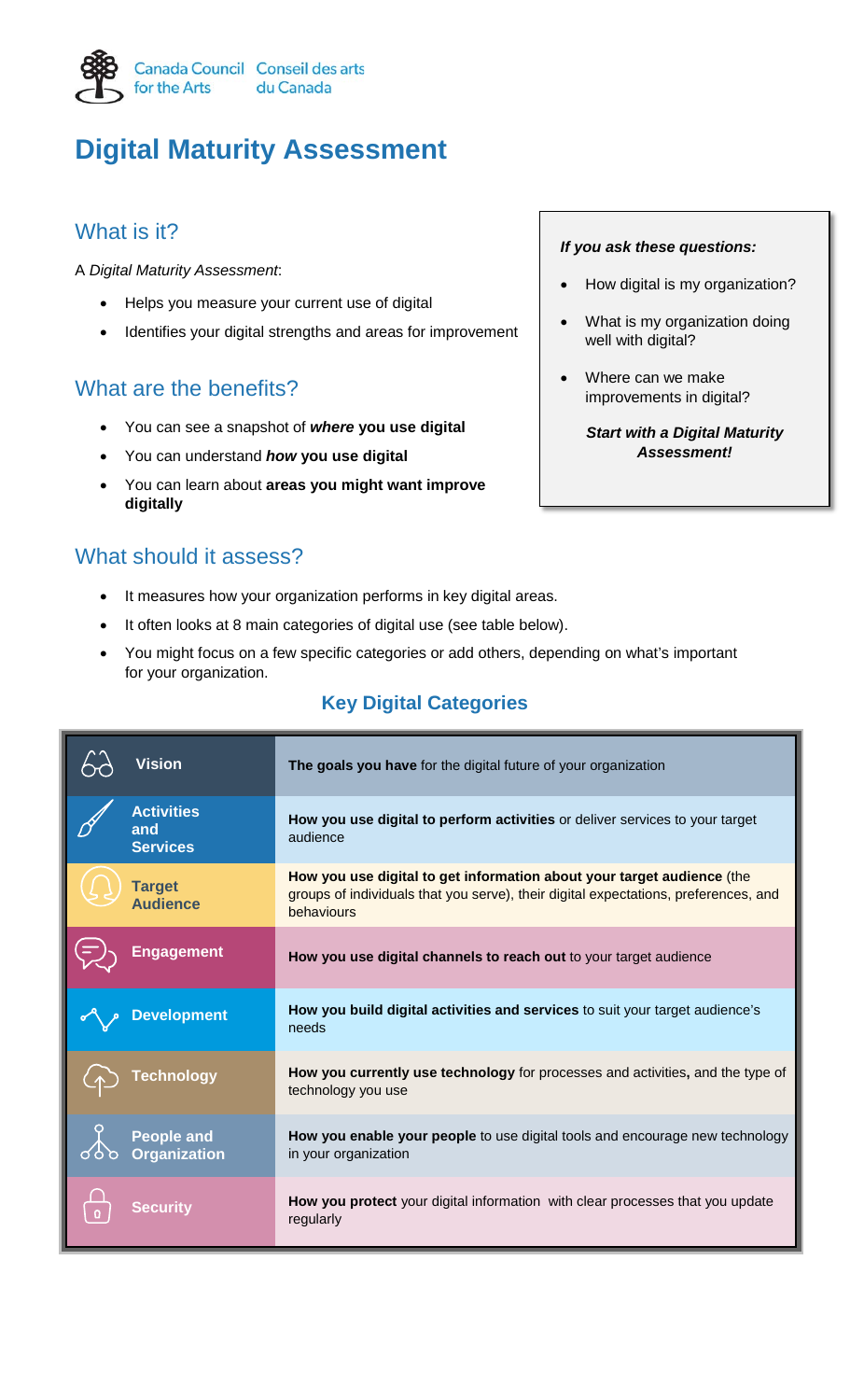## **Digital Maturity Assessment: EXAMPLE**

Have a look at the example assessment below. It measures a fictional organization's maturity level across 8 digital categories.

#### **Things to think about before you read through:**

- You don't need to be at an advanced level for every category! You can choose which categories you want to focus on.
- Where you focus your time and effort depends on the goals of your organization.

| <b>Legend</b><br>Λ<br>Where you are today      |                                                                                                                                       | Skill not yet | To discover Preliminary Moderate<br>Skill under | Skill     | Advanced<br>Skill fully |
|------------------------------------------------|---------------------------------------------------------------------------------------------------------------------------------------|---------------|-------------------------------------------------|-----------|-------------------------|
|                                                | <b>Current State</b>                                                                                                                  | developed     | development                                     | developed | developed               |
| <b>Vision</b>                                  | <b>Preliminary:</b><br>Digital vision somewhat<br>developed; strategic plan refers<br>to digital, but not as a priority               |               |                                                 |           |                         |
| <b>Activities</b><br>and Services              | Moderate:<br>Activities and services are often<br>delivered digitally                                                                 |               |                                                 |           |                         |
| <b>Target</b><br><b>Audience</b>               | <b>To Discover:</b><br>Data is not collected on the<br>target audience                                                                |               |                                                 |           |                         |
| <b>Engagement</b>                              | <b>Preliminary:</b><br>Engagement is heavily paper-<br>based and generalized across<br>audiences (i.e., not customized)               |               |                                                 |           |                         |
| <b>Development</b>                             | <b>Preliminary:</b><br>The voice of the audience is<br>sometimes considered when<br>developing or changing<br>activities and services |               |                                                 |           |                         |
| <b>Technology</b>                              | Moderate:<br>Processes and delivery often<br>use technology; advanced<br>technology is sometimes used                                 |               |                                                 |           |                         |
| <b>People and</b><br><b>Organization</b><br>Lo | Advanced:<br>Employees excellent with digital<br>tools; new technology is always<br>encouraged in the organization                    |               |                                                 |           |                         |
| <b>Security</b><br>$\mathbf{0}$                | <b>To Discover:</b><br>Processes are somewhat in<br>place to protect information                                                      |               |                                                 |           |                         |

## **Digital Maturity Level**

## What comes next?

Once you've worked with a consultant to develop your Digital Maturity Assessment:

- You have a better idea of your organization's current state using digital.
- Take the time to consider the categories where you can do better in digital and how that will help to advance the priorities of your organization – these may be investments worth making.